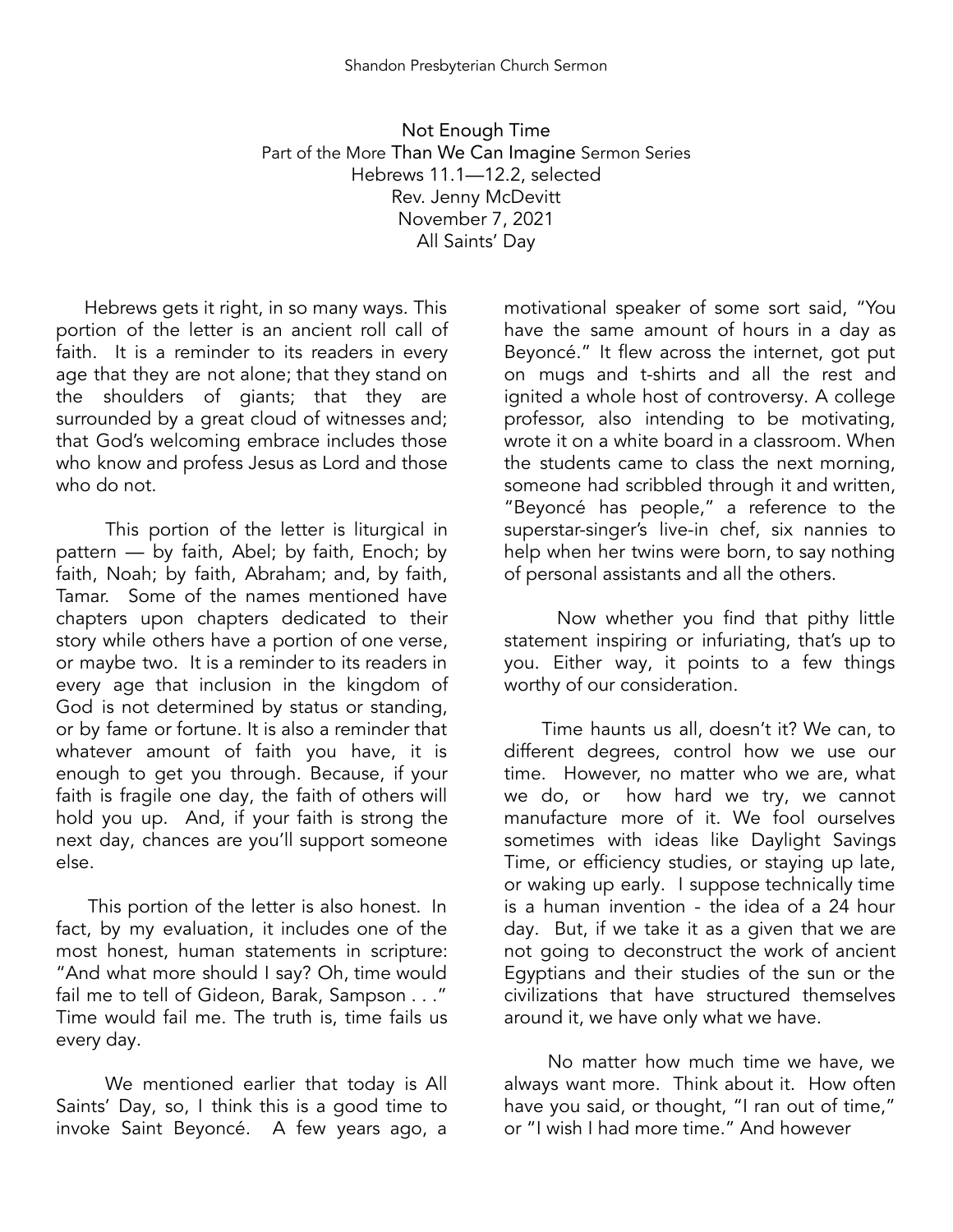much this is true for the measure of a day, it is ever so much more so for the measure of a life. "Oh, time would fail me". Time always fails us. Ultimately, time fails all of us, because we are finite beings. I know that there are lots of tender hearts gathered here today. Hearts that would give just about anything for more time with someone who has died. I know what that feels like. You never really get over grief. You learn to live with it in less painful ways. It never goes away, not entirely, because grief is love by another name, just under different circumstances.

So to be sad today, to wish for more time today, is actually a good and holy thing. Because again, grief shows up where love has always been. Chances are, if you sat down and made a list of everything you loved about your beloved friend or family member; everything you learned from them; everything you laughed about with them; everything you did together on holidays or weekends or Thursday nights or Monday mornings; everything about them that charmed you; everything about them you admired; and, everything you imagined about the future together, time would fail you again, if you tried to make that list. In the best way possible. There would be too much to say to ever capture with words or paper and pencil. And what more should I say? For, oh, time would fail me to tell about Helen and Tom and Scott, about Lily and Elizabeth and William, about Frances and Katie and George and all the rest.

The professor wrote, "you have the same amount of hours in the day as Beyoncé." A student crossed that out and wrote, "Beyoncé has people." I feel certain they weren't intending to be theological with their editing. I know they were making an important point about the realities of class and status and wealth. But, that edit actually was theological. Deeply theological. Maybe you have to remove Beyoncé from it to hear it. So swap

out Beyoncé for ... Molly.<sup>1</sup> (You'd be surprised how often those two are confused for one another…) If someone had written, "You have the same amount of hours in the day as Molly," and someone fixed that sentence to say, "Molly has people," well, that's the gospel.

Time fails us all but we all have people. Some who have gone before us, some who are here with us and some who will carry on after us. Some whom we remember, some who comfort us as we remember and some who will remember us.

Oh, time will fail us all, at some point. But we have people. And, on this day when we remember especially the people of our past, remember this: "Love bears all things, believes all things, hopes all things, endures all things. Love never ends. But as for prophecies, they will come to an end; as for tongues, they will cease; as for knowledge, it will come to an end. … But faith, hope, and love abide, and the greatest of these is love." 2

Time fails us. Love never ends. I hope that you didn't bristle when I referred to "Saint" Beyoncé. I'm mindful that we come from lots of different backgrounds. So a word of clarification. To be a saint in the Roman Catholic Church is an honor reserved for a very select number of those to whom miracles are attributed and veneration is directed. To be a saint in our Reformed tradition, however, is simply to be a person of faith - one as normal as you or me. We are all saints. You are a saint, whether you like it or not.

So I want to tell you about another saint, Katie Cannon. I've mentioned her a few times

<sup>&</sup>lt;sup>1</sup> Rev. Molly Spangler, Associate Pastor at Shandon

Presbyterian Church

<sup>2</sup> 1 Corinthians 13